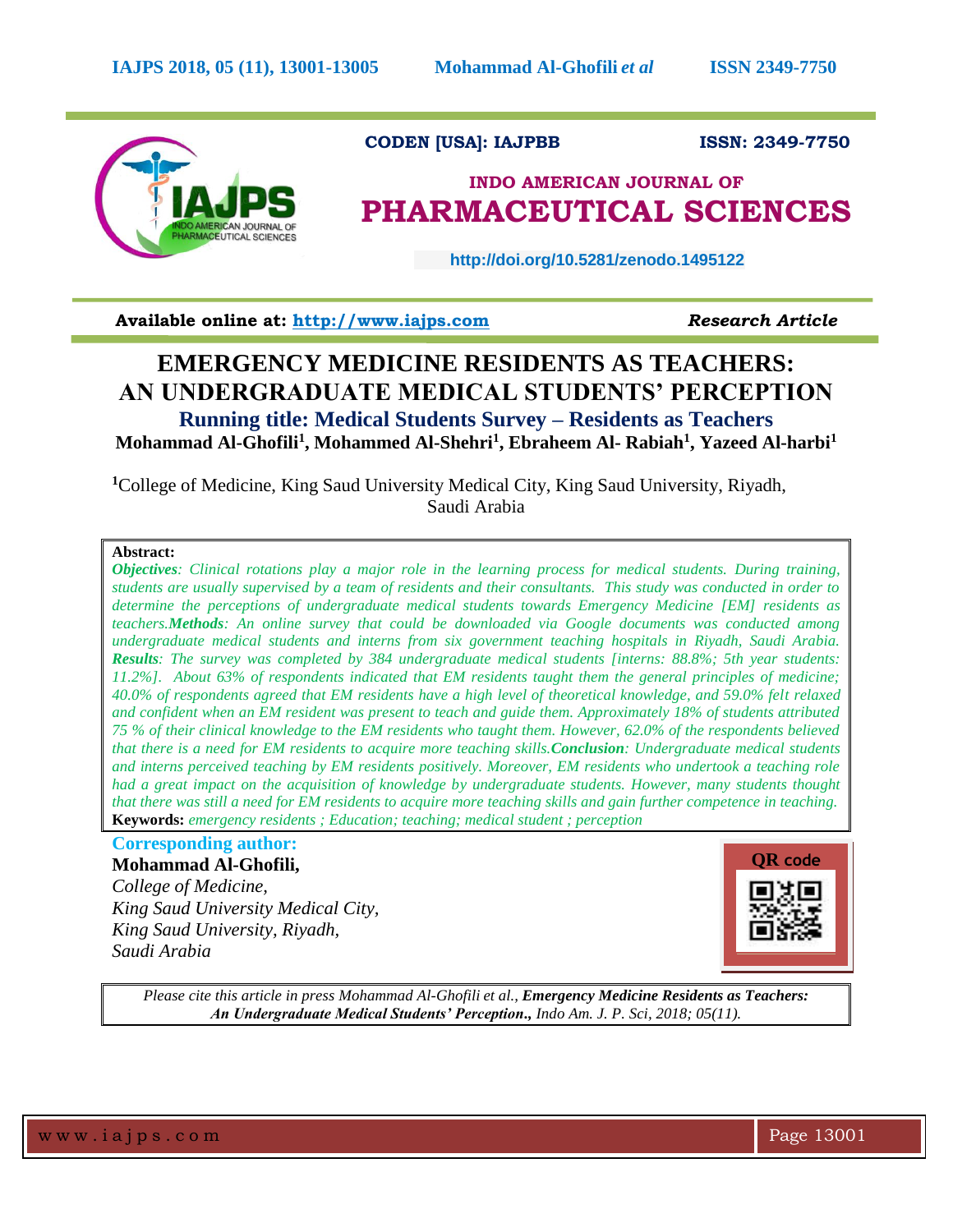#### **INTRODUCTION:**

Most medical training institutions require their residents to teach undergraduate medical students and interns as part of their duties and responsibilities aside from their clinical duties. Residents are involved in a multitude of educational experiences designed to assist students develop their critical thinking and decision-making procedures, which are required for the future management of patients.[1] Studies indicate that residents as teachers have a positive impact on students' learning.[2-4] On the other hand, teaching provides residents with an opportunity to learn extra skills, gain better knowledge, and update their existing knowledge in line with current principles of best practice.[5,6] Many residents believe that teaching and supervising medical students improves their self-confidence and also widens and expands their knowledge base.[7,8] Student feedback pertaining to the teaching conducted by EM resident tutors was found to significantly contribute to an overall improvement in their teaching. In fact, most of the residents felt that the student feedback they had obtained influenced them to make positive changes in their teaching style and content.[9]

Only a few studies have been conducted thus far in order to assess the perceptions towards emergency medicine [EM] residents as teachers in relation to the undergraduate medical students that they teach. However, most of the studies that have been conducted to date are largely related to the nursing profession and other specialties rather than the emergency room.[10-14] Therefore, the current study was conducted in order to determine the perceptions of undergraduate medical students and interns towards their EM resident teachers.

#### **METHODS:**

After obtaining approval from the Institutional Review Board [IRB] at King Saud University, Riyadh, Kingdom of Saudi Arabia, an online survey was conducted for all interns and 5th year medical students in six government hospitals in Riyadh, Saudi Arabia.

The survey questionnaire was developed after an extensive review of the literature was carried out, which explored both the teaching and learning norms of undergraduate students, both medical and nonmedical. $[2,3,5,10-14]$  A thorough review of these articles provided us with concrete ideas on how to frame the survey questions and in selecting appropriate questions that fit the study's objectives. The reference articles that were selected for framing the survey questions had used validated

questionnaires. A modified version of the validated questionnaires that we had encountered in our research was constructed in order to come up with our own particular survey questionnaire. The questionnaire then underwent a process of validation among ten healthcare workers in King Saud University Medical City, Riyadh, Saudi Arabia, and a 0.9 Cronbach's alpha was obtained as a result.

The survey tool that was developed consisted of several quantitative types of question that aimed to determine the psychological, pedagogical, and academic perceptions of the respondents. Responses were designed in a Likert-type-5 points scale format [1= strongly disagree; 2= disagree; 3=neutral; 4=agree; 5=strongly agree] wherein we asked for comments in order to expound some important issues. The survey questionnaire was prepared as a Google Document and uploaded to <https://www.google.com/forms/about/> and the corresponding link was sent via email to the potential respondents [i.e. both medical students and interns]. We included interns and undergraduate medical students in their fifth year, who had undergone rotations within EM department government teaching hospitals in Riyadh. Data was analyzed using the Statistical Package for Social Sciences [SPSS®], version 23 [SPSS Inc., Armonk, New York, USA] for Windows®. A P value of  $< 0.05$  was considered statistically significant.

#### **RESULTS:**

The survey was completed by 384 undergraduate medical students [for males n=207 [53.9%]], 341 [88.8%] were interns while 43 [11.2%] were 5th year medical students. About 63% [n=243] of the respondents stated that the EM residents had taught them the general principles of medicine and 40.0% agreed that the EM residents had a high level of theoretical knowledge. Approximately 46% [n=180] of the participants were assigned by EM residents to reach the diagnosis while only 37% of the participants were requested to create/produce an assessment plan.

On the other hand, 47% of undergraduate medical students [n=184] had been supervised in practical skill performance by their EM resident teacher during an EM rotation. 179 [47%] of the respondents described their EM resident as being 'a good teacher in terms of clinical skills and techniques'. Two hundred and fifteen [55%] of them said that the EM residents were able to clearly answer their questions. 40% claimed that the EM residents were always available in order to answer their queries. One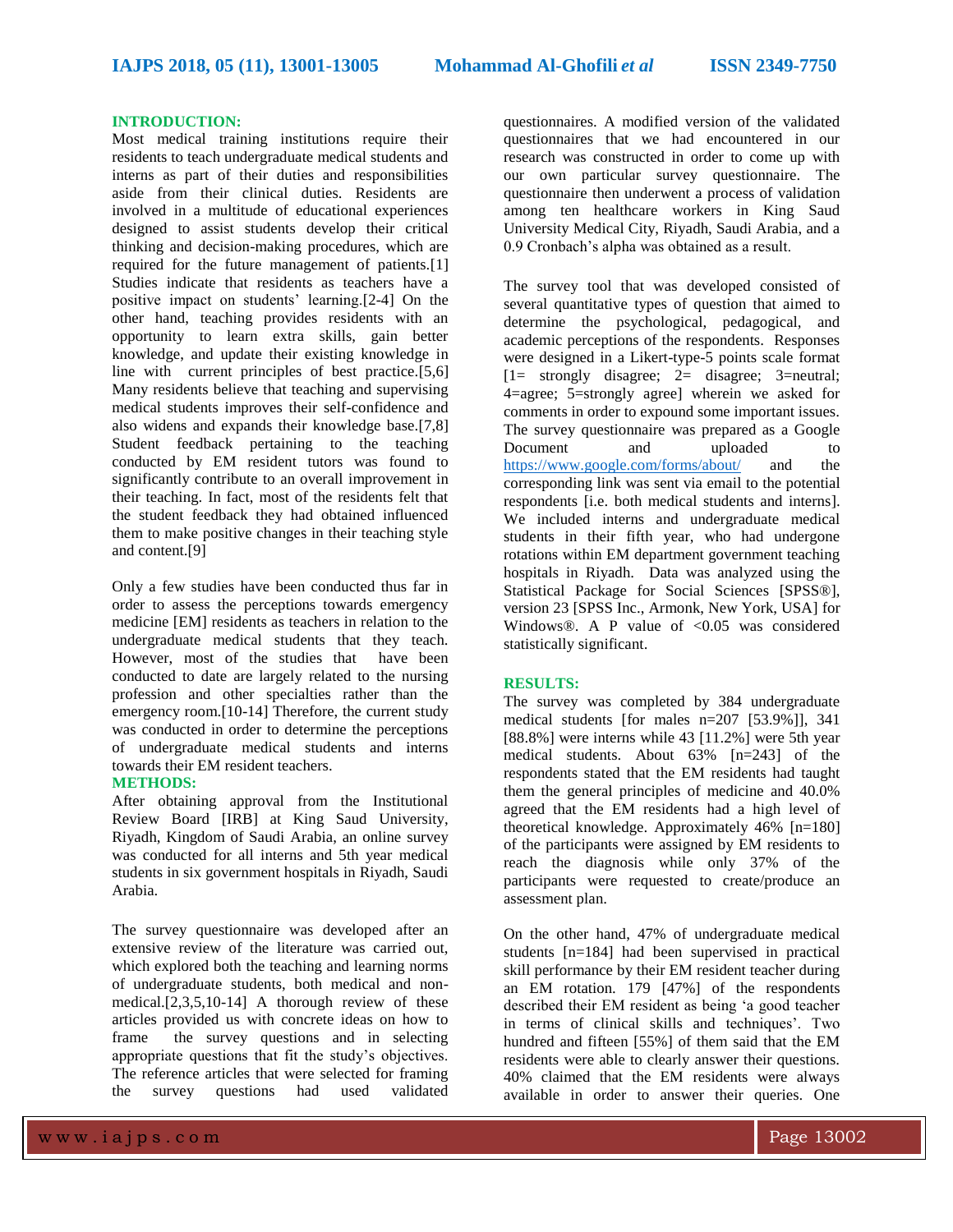hundred and forty-five [37.0%] of undergraduate medical students noticed that the EM residents were dedicated to teaching. 134 [34.9%] of students claimed that the EM residents showed a high degree of responsibility when they were teaching the undergraduate students.

Forty-eight percent of respondents [n=188] pointed out that EM residents were able to bridge the gap between theory and practice. Seventy-two of the students [which represented eighteen percent of the survey respondents] claimed that 75% of their clinical knowledge could be attributed to their EM resident teacher. In terms of feedback, almost 44.5% of the participants [n=171] stated that they were given a high level of feedback by the EM residents. One hundred and forty-one [36%] of the respondents identified their EM resident teacher as being the major influencer in their choice of specialty in the future. However, two hundred and forty-four [62%] of the respondents pointed out that there was a need for EM residents to acquire more teaching skills. As ninety-two [24%] of respondents disparaged their EM resident teacher for not having imparted the necessary

information that they needed for their studies during their EM rotation.

There were 224 students and interns [58%] who claimed that the EM residents had maintained a high degree of moral and ethical standards. About one hundred and ninety-four [50%] of the participants denied having experienced any occurrence of stress while undergoing training with EM residents. In addition, two hundred and twenty-nine [59.6%] of the respondents reported feeling both relaxed and confident whenever an EM resident taught and guided them. Out of a total of 384 respondents, 187 of them [48.7%] stated that they would like to spend more time on duty with the EM residents. 50% of the participants considered their EM resident teacher to be a good role model in terms of teaching.

Table 1 shows the total mean score in relation to the students' perception towards their EM resident teachers as being  $3.33 \pm 0.75$  [within the range of 1.4 – 5.0]. The mean score pertaining to their academic impact on students was  $3.19 \pm 1.08$  [within the range of  $1.0 - 5.0$ , where the mean total psychological impact score was  $2.97 \pm 0.75$  [within the range of  $1.17 - 4.83$ ].

**Table 1.** Mean and standard deviation of medical students' perceptions towards the teaching and the academic and psychological impact of the EM resident as a teacher

|                       | PERCEPTION OF<br><b>TEACHING</b> | <b>ACADEMIC IMPACT</b> | PSYCHOLOGICAL<br><b>IMPACT</b> |
|-----------------------|----------------------------------|------------------------|--------------------------------|
| N                     | 401                              | 401                    | 401                            |
| Mean                  | 3.334996                         | 3.190                  | 2.972153                       |
| Median                | 3.333333                         | 3.000                  | 2.833333                       |
| <b>Std. Deviation</b> | .7541865                         | 1.0754                 | .7511937                       |
| Minimum               | 1.4000                           | 1.0                    | 1.1667                         |
| Maximum               | 5.0000                           | 5.0                    | 4.8333                         |

Table 2 shows that when compared with interns, the fifth-year medical students perceived the teaching of EM residents to be significantly better [a total mean score of  $3.5 \pm 0.62$  was recorded versus  $3.30 \pm 0.77$ , P=0.039], which had a significant academic impact on their learning [mean =  $3.47\pm1.05$  versus  $3.14\pm1.07$ , P=0.037]. This result was also shown to have a significant psychological impact on their learning [mean=  $3.19\pm0.70$  versus  $2.94\pm$ 0.75, P=0.018].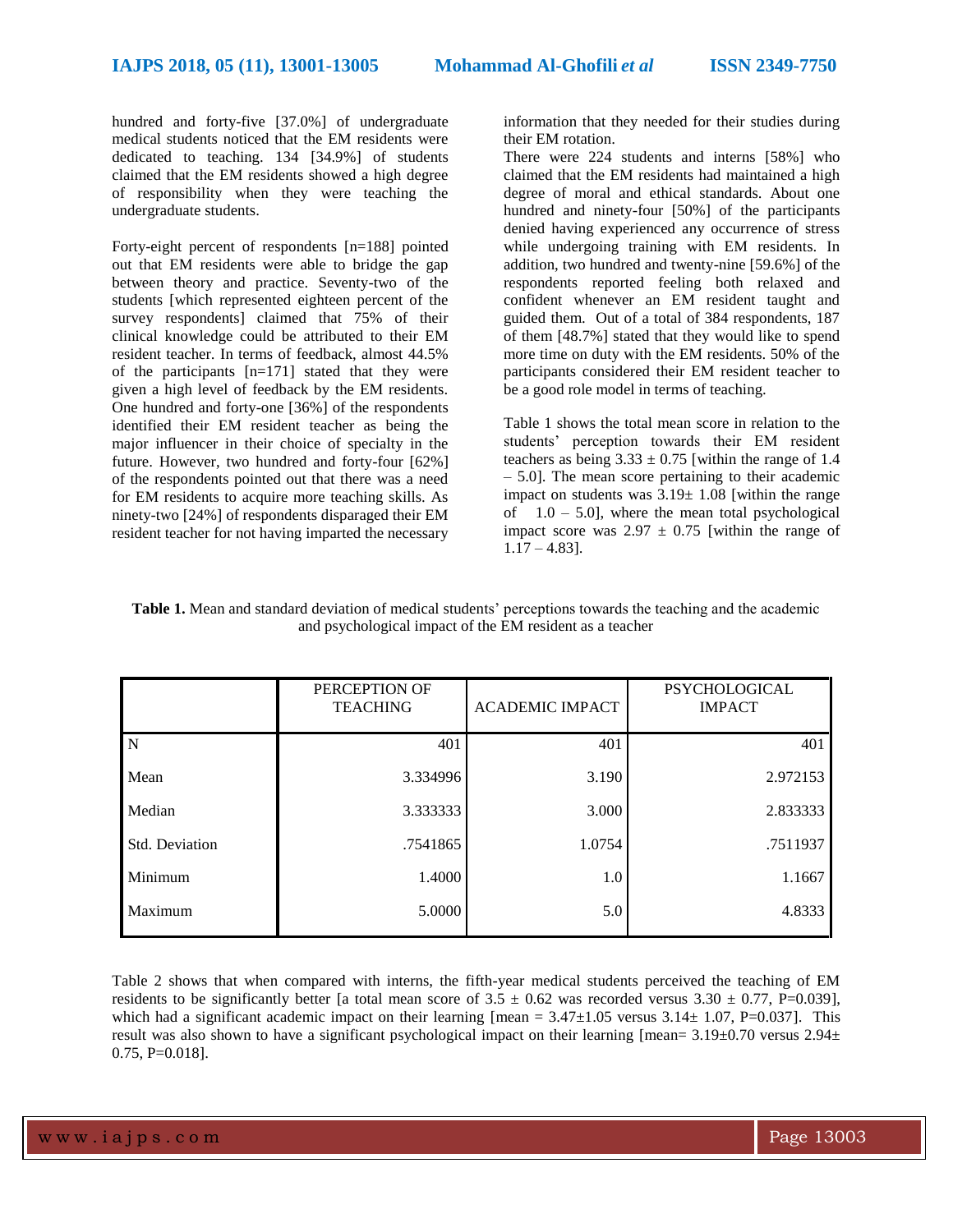| Year level                                           |            | N        | Mean | Std.<br>Deviation | Std. Error<br>Mean | P-value  |       |
|------------------------------------------------------|------------|----------|------|-------------------|--------------------|----------|-------|
| <b>PERCEPTION</b><br>OF TEACHING                     |            | 5th year | 57   | 3.526316          | .6160144           | .0815931 | 0.039 |
|                                                      | dimension1 | intern   | 344  | 3.303295          | .7708922           | .0415637 |       |
| <b>ACADEMIC</b>                                      | dimension1 | 5th year | 57   | 3.465             | 1.0474             | .1387    | 0.037 |
| <b>IMPACT</b>                                        |            | intern   | 344  | 3.144             | 1.0747             | .0579    |       |
| <b>PSYCHOLOGIC</b><br><b>AL IMPACT</b><br>dimension1 |            | 5th year | 57 I | 3.190058          | .6975287           | .0923899 | 0.018 |
|                                                      |            | intern   | 344  | 2.936047          | .7546073           | .0406857 |       |

**Table 2.** Perceptions of fifth-year medical students compared with the teaching styles of interns with those of EM residents.

### **DISCUSSION:**

This study aimed to determine the perceptions of undergraduate medical students towards EM residents as teachers. It has subsequently highlighted some rather salient details regarding the psychological, academic, and pedagogical aspects of teaching and learning from the perspective of the students who were surveyed. This study showed that 5th year medical students benefited greatly from the teaching that was carried out by EM residents. Students seemed to benefit from all aspects of teaching, and reported that such teaching had had a positive academic impact upon them as well as bringing certain psychological benefits.

Approximately 18% of the subjects attributed 75% of their clinical knowledge to their EM resident teacher. This is in contrast to a study that was conducted in Spain where 69% of the medical students attributed 50% of their knowledge to their EM residents' guidance and teaching.[10] The Iranian students believed, however, that the feedback provided by their EM resident teachers during every shift was not all that helpful in bridging their knowledge gap. [11] This could be due to boredom, inadequate free time of residents due to their having to complete multiple tasks, and lack of basic training skills.[11] On the contrary, our study showed that Saudi students were highly satisfied with their resident teachers' feedback and degree of theoretical knowledge. About 48% of

the students believed that residents were able to bridge the gap between theory and practice, owing to the fact that a majority of students were assigned to reach the diagnoses even though some students were assigned to assessment and plan, this led students to discuss and ask residents about the problems they faced while they were training with them.

Furthermore, this study indicated that students' perceived that there was a lack of teaching skills in their EM residents. This issue warrants thorough assessment by the residency training program heads and supervisors. Students in Iran suggested that EM resident teachers should acquire the teaching skills they require during the residency program before they actually begin to teach.[11] Many residents felt that they were not fully equipped with the skills to be a medical educator.[15] In order to teach students basic clinical skills such as history taking and physical examination, critical reasoning, charting and procedures, residents should receive appropriate training to teach them adequate skills.[16] An improvement in the teaching skills of residents could be achieved by implementing several techniques such as month-long elective rotations in developing teaching abilities, targeted training in rudimentary teaching skills, engaging in learning methods workshops, and by undergoing teacher training under various educational consultants.[17]

Another highlight of this study showed that 31% of students considered their EM teacher as a role model and 36% of respondents identified them as being major influencers in their choice of specialty, a result consistent with previous reports.[18,19] Moreover, this study showed a good relationship between the students and their tutor residents since more than half of the respondents [60%] were confident and relaxed in their presence. This study substantiates the great impact of EM residents in influencing and shaping the future medical careers of undergraduate students.[16]

Our study had some limitations, however. Firstly, the